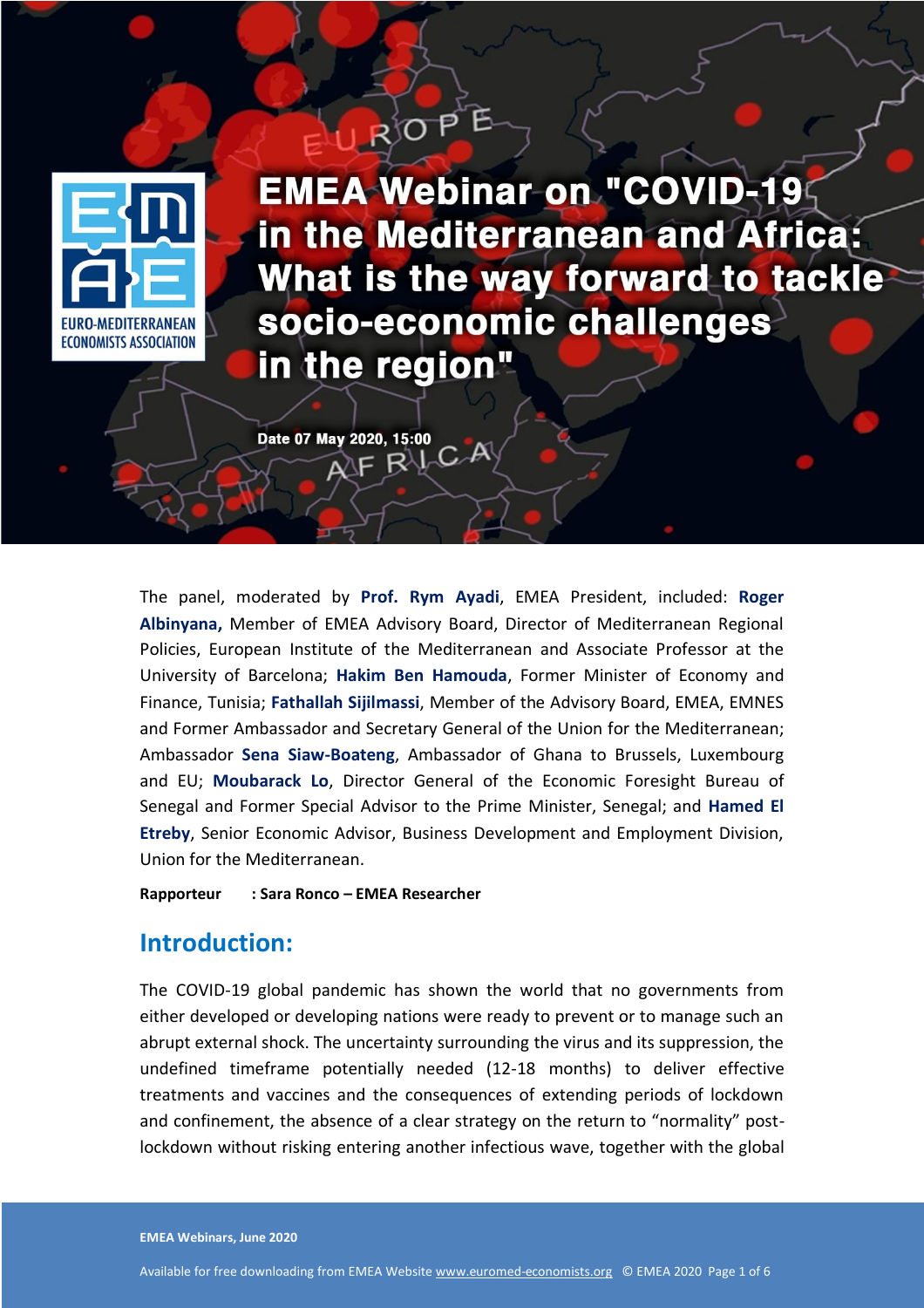nature of the COVID-19 pandemic, have put undue pressure on economies and financial markets world-wide. Strict containment, lockdown and mobility restriction measures seem to be effective when it comes to saving lives, but at a high financial and economic cost. This webinar, motivated by the recently published study on "COVID-19 in the Mediterranean and Africa: Diagnosis, Policy Responses, Preliminary Assessment and Way forward", will discuss the effectiveness and socio-economic impact of policy measures taken in the Euro-Mediterranean and Africa, with a view to further advancing the policy response assessment at three levels:

- 1. Preparedness and effectiveness of healthcare systems;
- 2. Completeness and timeliness of COVID-19 containment policies; and
- 3. Comprehensiveness (and solidarity) of socio-economic mitigation policies.



# **Panelist Presentations:**

*Roger Albinyana:* He started by congratulating the work done by EMEA and EMNES in producing a timely and valuable study on COVID-19 in the Mediterranean. He moved to the case of Spain. From the disease perspective, he stressed the good news of having reached a stable virus reproduction number of below 1, since the 25<sup>th</sup> of April. From the economic point of view, the country had gone going through a very difficult period since the pandemic started, with one of the highest death tolls per capita in the world. He stressed that Spain will face a very severe economic downturn, since its economy is expected to contract by more than 9% this year (the

**EMEA Webinars, June 2020**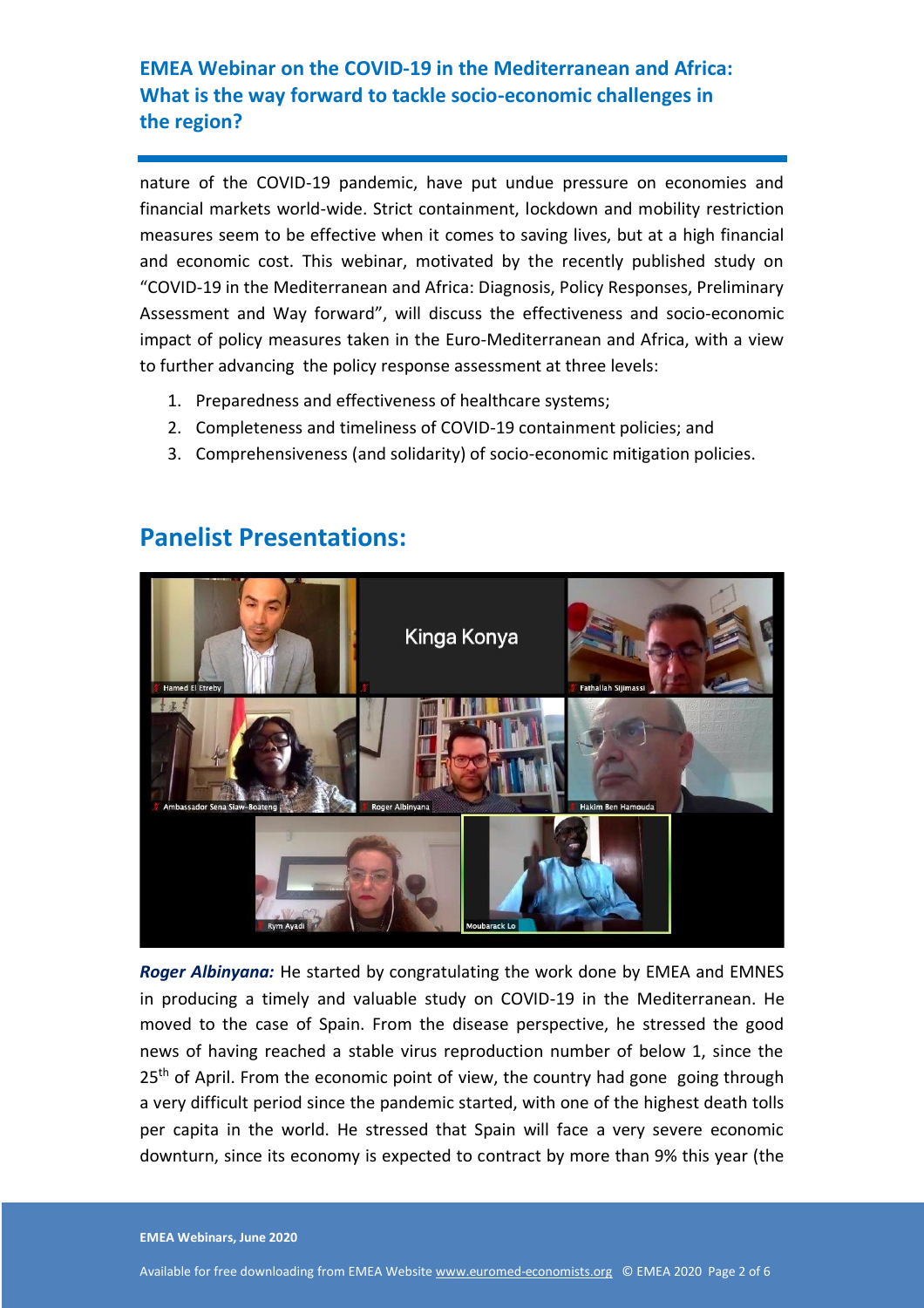worst figure since 1939). The future of the economy is a scary picture and he suggests thinking from the "three Rs" perspective: Recover, Restart and Reinvent. In order to "Recover" and "Restart" public intervention will be crucial, with measures needing to go beyond the facilitation of soft credits and guarantees for the private sector, by extending payment schemes for temporary unemployment. In order to "Reinvent" he stressed the importance of taking advantage of this crisis to really move towards a new transition scenario aimed at building a more responsible, sustainable, resilient and inclusive future. It was imperative to avoid repeating the same mistakes of the past. He concluded by saying that international organisations have to be strengthened and enforced, in order to be able to effectively tackle global problems in a timely fashion, going beyond national and political interests.

*Hakim Ben Hamouda:* He started by talking about the impact of the pandemic in Tunisia. A study he and his colleagues published in a Tunisian newspaper in mid-March, projected a recession of around - 4% growth in 2020, if total confinement was to have been eased by the end of May. He stressed that this will be the most severe downturn in Tunisian economy in modern history and in the postindependence era. Unemployment level is already quite high in Tunisia (at almost 14%) and they are expecting that this level of employment will go up to 18%-19% by the end of the year, he said. As for the responses, in Tunisia, as in all North African countries, the government tried to respond on three levels. The first, the medical level, is under control and has been largely less dramatic than what was expected, looking at the whole of the North Mediterranean. Second, on the economic front, the government provides support for local firms, trying to reduce the level of the liquidity crisis (through social security payments, fiscal payments and trying to accelerate delays in government payments to private firms, etc). Third, social measures to support the most vulnerable categories with some monetary disbursements. He then focussed on some of the main problems in the current response which are the challenges for transitioning towards post-COVID-19: shortterm responses (no medium-to-long term perspective is needed); the difficulties of implementation due to under-resourced and complicated bureaucracy; and lack of technology in both the public and private sectors. He concluded with a general thought on the international political and academic context "I don't think that we are prepared from not only the financial point of view, but also from an intellectual point of view, from the readiness of our tools to respond to this".

*Fathallah Sijilmassi:* He started by analysing how the spread of the virus followed patterns of trading mobility around the world. The timeframe of spreading provided the possibility for countries, like Morocco, to have the capacity to perhaps react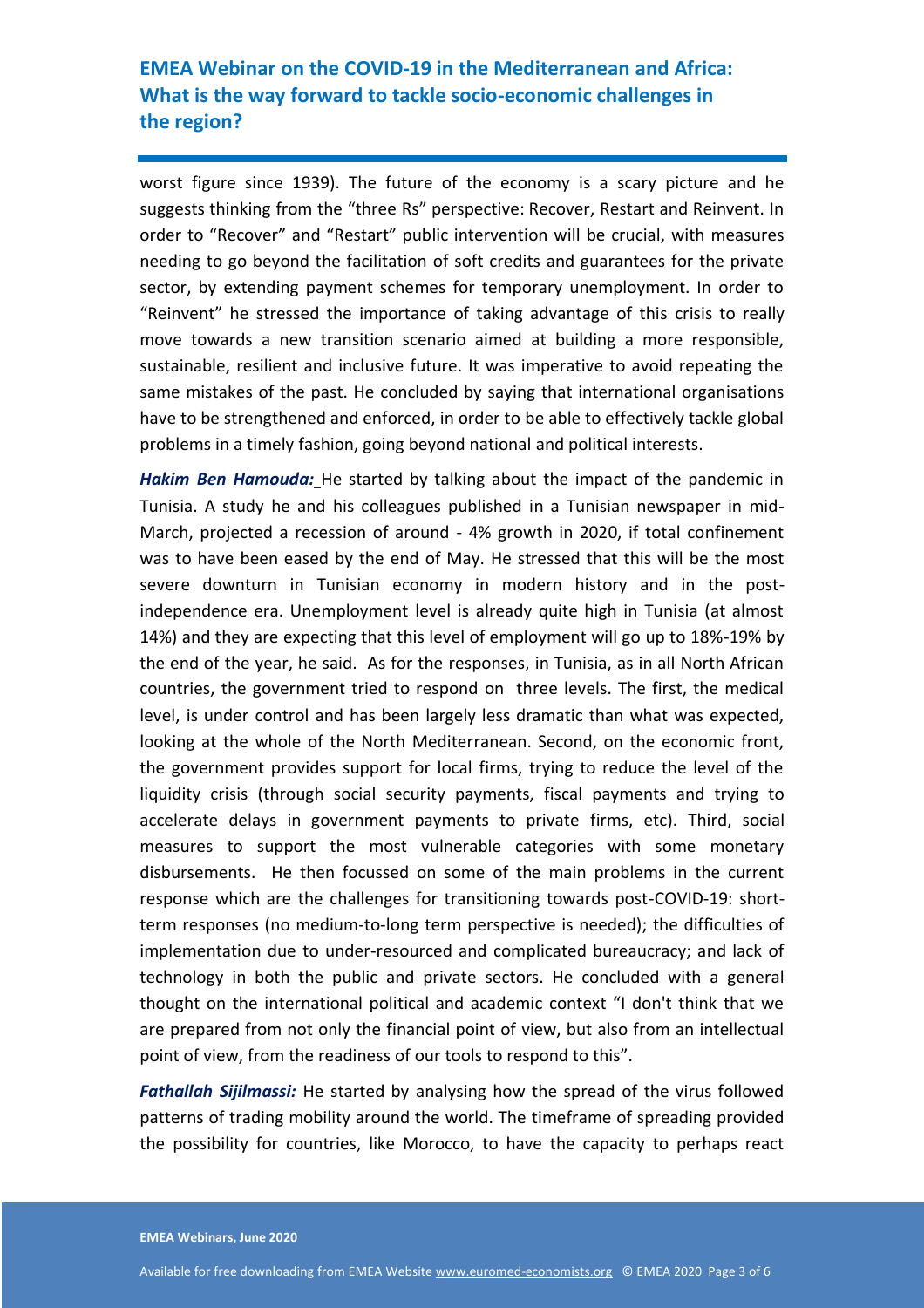more swiftly and more rapidly than those European countries who achieved good results in containing the contagion. Morocco adopted prompt containment measures, closing borders and confining its citizens. On the economic front, he said Morocco put in place a special COVID-19 Fund which has now reached almost 4 billion euros that has enabled the government to act on three main pillars: the first pillar was improving the medical infrastructure; the second pillar was providing economic support, with the help of Morocco's Economic Monitoring Committee (CVE), which is an Inter-governmental institution with the Central Bank as a member, constantly monitoring the economic situation internally and internationally; another important pillar was social solidarity, essential not only for the co-ownership of solidarity action towards solutions by the population, but also for providing something that comes in addition to the efforts by the government. He then stressed the importance of regional and international cooperation. Morocco received 415 million euros of financial support from the European Union and the King of Morocco launched an initiative towards Africa to strengthen cooperation across the continent. He mentioned the different possible scenarios for economic recovery (V, U, L, W), saying that was very difficult to make projections on the "angle of the curve" and stressing the importance to look not only at the possible effects on 2020 but also in 2021. He stated that there will be greater importance provided and given by all governments to strengthen domestic markets in terms of industrial production, health infrastructure, the agribusiness sector (in order to ensure self-sufficiency of the country) and education. But, also, other sectors will be crucial to invest in: digitalisation, artificial intelligence, solidarity and social businesses. Nevertheless, he also stressed the need to focus on strengthening domestic markets, not only by investing domestically in the aforementioned dimensions, but also through investing in strengthening value chains for exports and FDI, especially within the Euro Mediterranean-African region. He concluded by stressing the importance of cooperation beyond any North-South division, saying that "we are facing it together and we will win together, or we will lose together".

*Ambassador Sena Siaw-Boateng:* She started by quoting the president of Ghana who said, "We know how to bring the economy back to life, but what we do not know is how to bring people back to life". Ghana implemented very prompt and decisive containment measures. Immediately after the first cases were detected, the borders were closed and all incoming flights were stopped. Those coming from abroad were all placed in mandatory quarantine at the government's expense. This was, she said, an extremely key action in blocking the spreading of the virus. In fact, about 80% of people quarantined were tested positive. In Ghana, contact tracing

**EMEA Webinars, June 2020**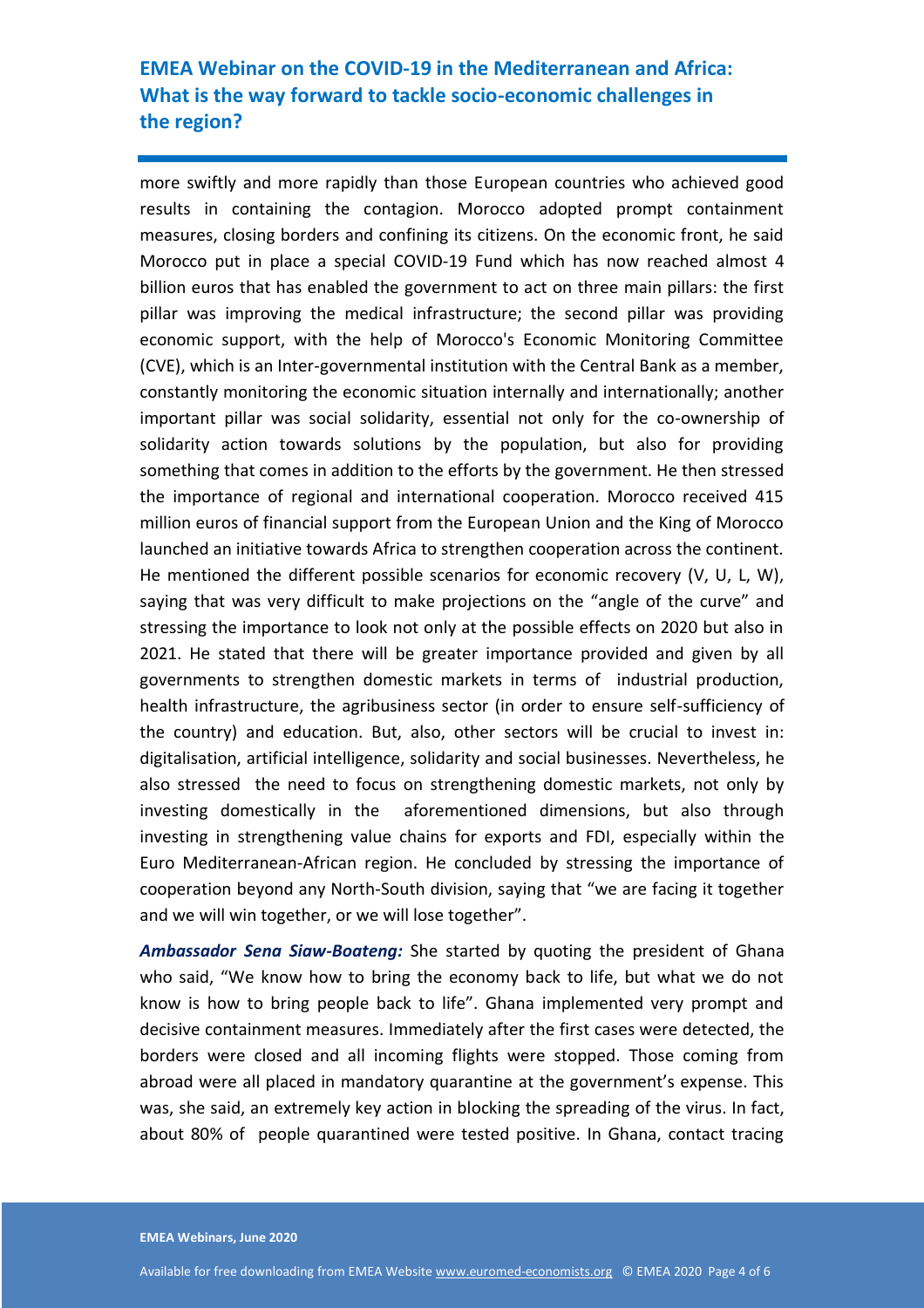has been put in place for each case detected, testing capacity is high and treatment is effective. The case-fatality rate is very low and amongst the deaths more than 84% were old and/or had underlying medical conditions. Furthermore, drones were quickly deployed to fly the tests around the country, from very remote areas to the centres where the testing was being conducted. She then illustrated the socioeconomic mitigation measures implemented by the government. Government had put in place a very swift recovery packages for the public. During the three-week lockdownm food packages were distributed to all the most vulnerable. Electricity and water bills were suspended for everyone and taxes on frontline workers' salaries have been waved. Textile factories throughout the country started producing PPEs which were also exported to other countries in the region. The Government put in place a 600 million stimulus package for MSMEs and, she stressed, technology had played an important role in gaining access to the stimulus package. In Ghana, the fintech industry is fully developed. There is a lot of mobile banking and, therefore, sending money across the country was not difficult, which also helped in the way the pandemic was managed. She said that they must conduct studies in remote areas to see where there are shortfalls in access to the internet and to study how to fill the gap. Nevertheless, education and access to technology still remained important challenges for the ECOWAS region. The Ghanaian currency depreciated by 7% between March and May against the US dollar, whilst growth during the contagion declined to 2.5% (from the 6.8% expected before the crisis). Finally, she stressed the importance for Africa to look at its potential in research and innovation, and also in developing medical equipment, treatments and vaccines for this virus.

*Mobarack Lo:* The measures undertaken by Senegal were very similar to what was said by previous panelists, he said. Basically, all countries had three main paths of governmental intervention. The first being the medical path, with the most urgent priority of stopping the spreading of the virus. So far, Senegal had not experienced an exponential curve in contagion. The highest percentage of infection was concentrated in the capital. The policy implemented was aimed at slowing down the rate of infection and accelerating the recovery rate. As of now, 38% of people infected were recovered, at the beginning of April the recovery rate was 62%. He stated that they are reaching what they are expecting to be the maximum. They expect in the coming days to be able to declare that by end of May the country will have reached a progression in recovery rate and a decrease in the number of cases. Senegal's policy was not to test everybody, but to concentrate their efforts around the detected cases, isolating and monitoring all the contacts of the infected person. For treatment, they have been using chloroquine from the outset. As for the socio-